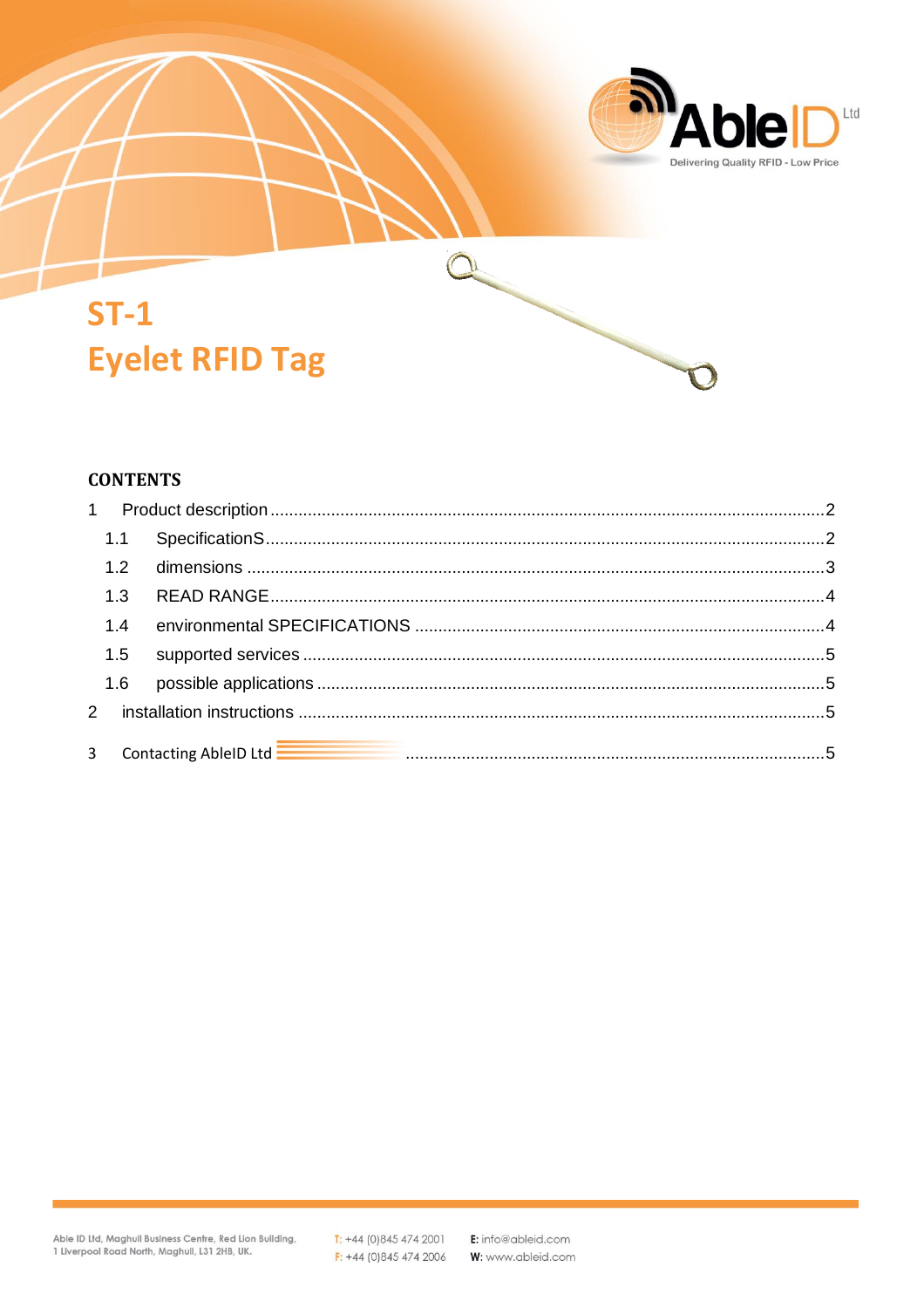

## <span id="page-1-0"></span>**1 PRODUCT DESCRIPTION**

The patent-pending TROI ST-1 Eyelet RFID tag provides automatic identification and tracking capabilities never-before available in such a unique package designed for rugged or hazardous use-areas.

The eyelet tag is designed to be mounted to any metallic surface by simply using an existing mounting bolt and screwing it down. It can withstand unprecedented high temperature (consistent temperatures of 250 degrees Centigrade), high pressure and severe environmental conditions.

| Device type                     | Passive RFID tag                                                                                                                                                                                                          |  |
|---------------------------------|---------------------------------------------------------------------------------------------------------------------------------------------------------------------------------------------------------------------------|--|
| Air interface protocol          | UHF: EPCGlobal Class1Gen2 / ISO/IEC 18000-6C                                                                                                                                                                              |  |
| <b>Operational frequency</b>    | Standard: UHF 865-869 MHz (EU), 902-928 MHz (US)                                                                                                                                                                          |  |
| <b>IC options - UHF</b>         | <b>Standard:</b> Alien Higgs 3 (others on request)<br>Optional: EM, Fujitsu, Impinj, NXP (others on request)                                                                                                              |  |
| <b>EPC memory - UHF</b>         | Standard: 128 bit<br>Optional: Up to 240 bit                                                                                                                                                                              |  |
| <b>EPC memory content</b>       | Unique 96-bit number encoded                                                                                                                                                                                              |  |
| <b>Extended memory -</b><br>UHF | Standard: 512 bit                                                                                                                                                                                                         |  |
| TID - UHF                       | Factory-programmed, non-changeable, unique 64-bit ID.                                                                                                                                                                     |  |
| <b>Size</b>                     | Eyelets: Dia of eyelet; 24 mm (0.95 inches)<br>$4.8$ mm $(0.2$ inches)<br><b>Wire Dia;</b><br><b>L</b> 190 mm (7.5 inches) x <b>W</b> 7.86 mm (0.31 inches)<br>Tag Body:<br><b>Overall Length:</b><br>240 mm (9.5 inches) |  |
| Read range - UHF                | Real-world: $1 - 2$ meters<br>Lab environment: 7 meters                                                                                                                                                                   |  |
| Tag material                    | PTFE Teflon.                                                                                                                                                                                                              |  |
| <b>Applicable surfaces</b>      | Any metallic material                                                                                                                                                                                                     |  |
| <b>Product RoHS compliant?</b>  | Yes                                                                                                                                                                                                                       |  |
| <b>Standards compliancy</b>     | ATEX-compliant                                                                                                                                                                                                            |  |

#### <span id="page-1-1"></span>**1.1 SPECIFICATIONS**

Able ID Ltd, Maghull Business Centre, Red Lion Building, 1 Liverpool Road North, Maghull, L31 2HB, UK.

 $T: +44(0)8454742001$  $F: +44(0)8454742006$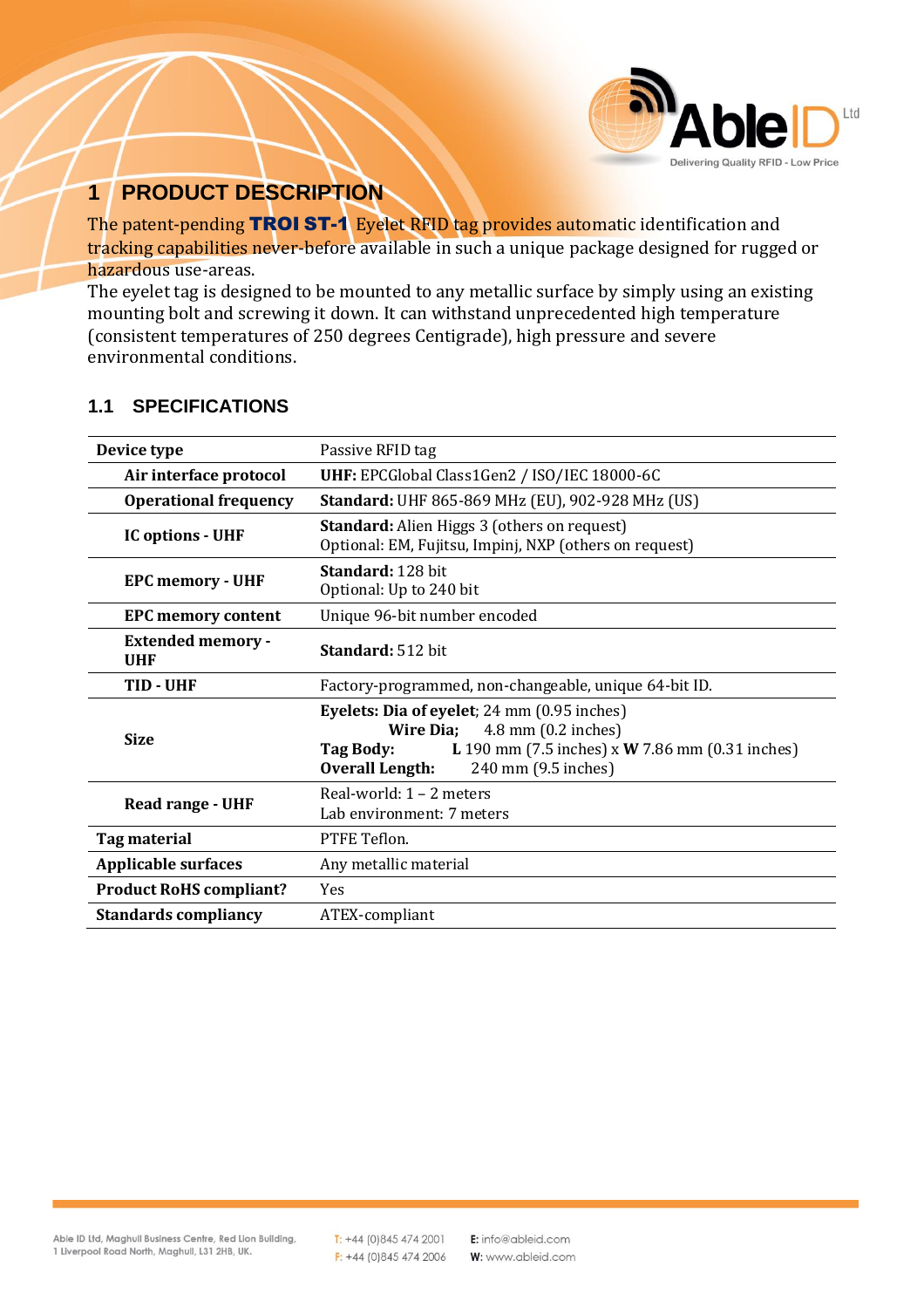

*TOP VIEW*

240 mm

190 mm

Eyelet wire diameter: 4.8 mm

<span id="page-2-0"></span>**Overall Length:** 240 mm (9.5 inches)

Tag body diameter: 7.86

 $\int_{2\mu}$  m

Able ID Ltd, Maghull Business Centre, Red Lion Building, 1 Liverpool Road North, Maghull, L31 2HB, UK.

 $T: +44(0)8454742001$  $F: +44(0)8454742006$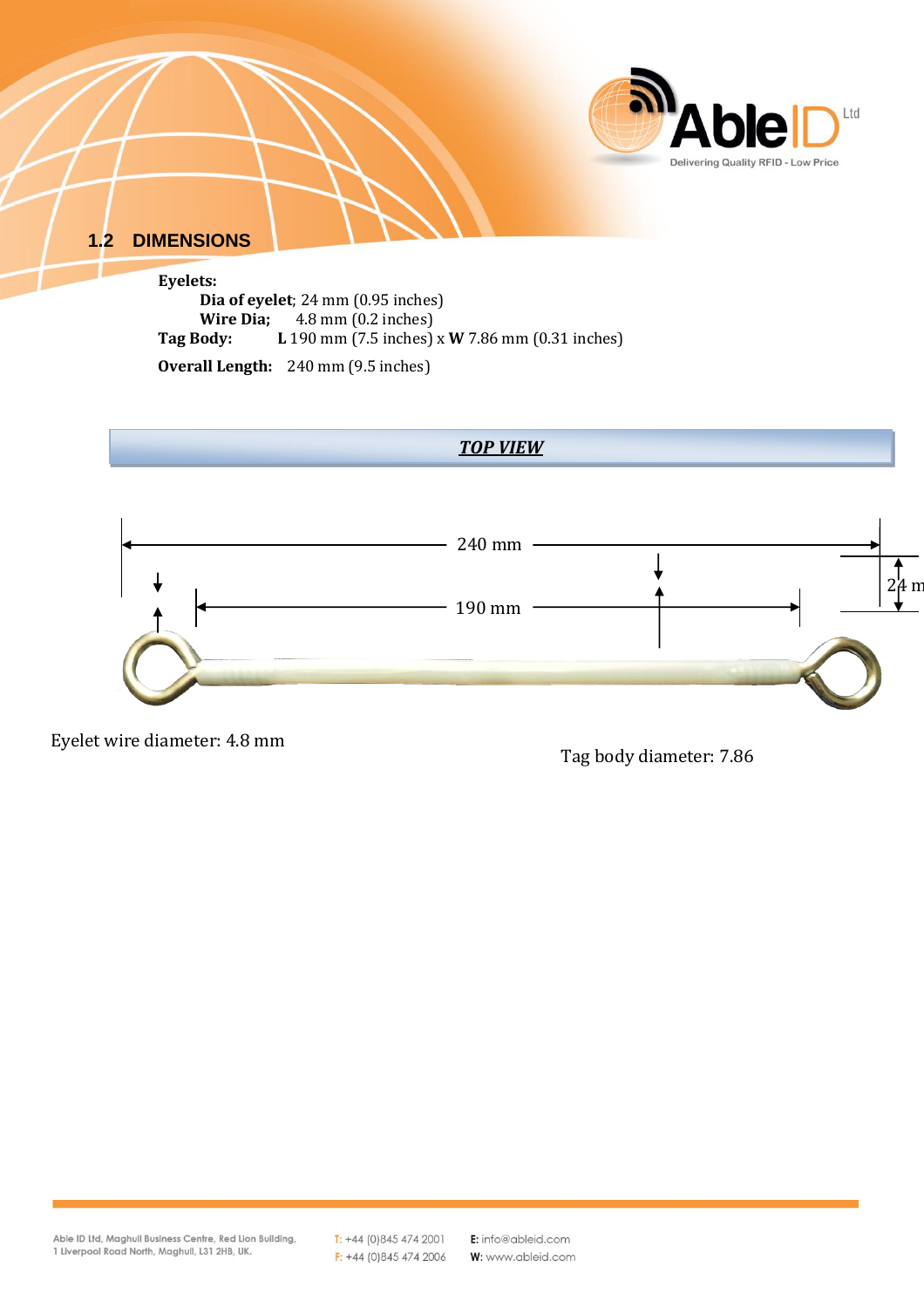<span id="page-3-0"></span>

| <b>1.3 READ RANGE</b> |                     | <b>UHF max read-range on</b><br>metal with 4W ERP                | <b>Able</b><br>Delivering Quality RFID - |
|-----------------------|---------------------|------------------------------------------------------------------|------------------------------------------|
|                       | $ST-1$<br>(915 MHz) | 660.4 cm / 260 inches<br>$(6.63 \text{ m} / 21.75 \text{ feet})$ |                                          |

\*The read range listed above was obtained from a lab test environment **using an FCC (US) Reader, test results may be different for an ETSI (EU) reader**. Actual test results may be different. Testing in actual use environments is strongly recommended.

# **Operating temperature**  $\vert$  -50<sup>o</sup>C (-58<sup>o</sup>F) to +250<sup>o</sup>C<sup>\*</sup> (482<sup>o</sup>F) **Temperature Cycling Test** | -25<sup>o</sup>C to +250<sup>o</sup>C continuous for 7 days **IP classification I** IP69K **Weather resistance** Excellent, including UV-resistance and sea water immersion EFFECTIVELY CHEMICALLY INERT.

- Salt water

Generally good against: - Most solvents - Most acids and bases

#### <span id="page-3-1"></span>**1.4 ENVIRONMENTAL SPECIFICATIONS**

\* **NOTE**: The RFID tag will not be functional if the tag is left at the maximum indicated temperatures such that the internal soak temperature exceeds +80 deg C. The RFID tag itself will (resume) function between -50 deg C and +80 deg C.

No physical or performance changes in:

- NaOH (depending on concentration)

- Sulfuric acid (depending on concentration) - Motor oil (tested in 168 hour exposure)

Ltd

Low Price

**Chemical resistance**

 $T: +44(0)8454742001$  $F: +44(0)8454742006$